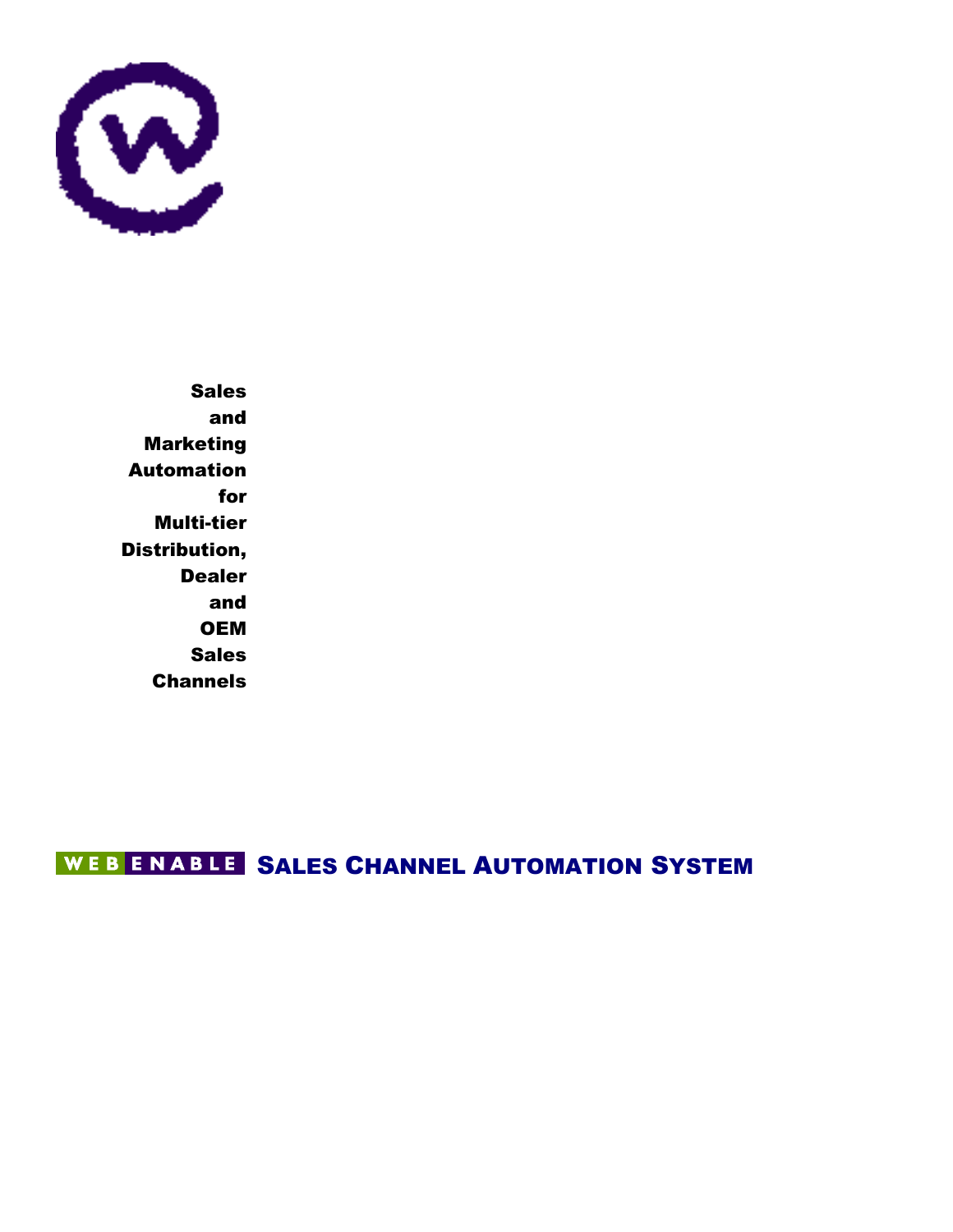## INDIRECT CHANNEL SALES CHALLENGES

Global Sales, Global Challenges

Effective marketing to influencers and decision-makers is the key to closing sales. Yet, if you sell through indirect sales channels, gaining access to all the participants in the sales process has been very difficult. Distribution partners, whether dealers, distributors, even OEM partners, are independent organizations, only loosely associated through contracts and business agreements, with whom it can be difficult to exchange sensitive information. Yet, to optimize sales through those trading partners you must be able to exchange a large amount of sales and marketing information.

## **Global Impact**

In the past, sales and marketing information has been exchanged as paper catalogs, purchase orders, invoices, etc. This hard-copy information is not only expensive to generate, but also expensive and timeconsuming to keep up to date. Adding to the cost of producing this information a company's primary language is the cost of generating the information in the many other languages, cultures and currencies in which your company does business. The flood of paper that results is difficult to distribute, analyze, manage, warehouse and finally dispose.

Keeping sales and marketing information up to date is all the more challenging given the multiple sources, internal and external, for the required information. Product, sales and marketing information may come from back office automation systems such as MRP, ERP, Order Fulfillment, and Vendor Manage Inventory systems, engineering systems such as Product Data Management and Product Data Publishing systems and from upstream suppliers' sales and marketing systems. All hard-copy and most electronic commerce systems require re-keying of this information for distribution.

## **Global Security**

Delivering sales and marketing information over the Internet can succeed only if there is sufficient security control over the applications and information your trading partners can access. In this new age of Extranet access by third-party trading partners and collaborative supplier engineers, simple gateway and system security is necessary but not sufficient. To provide proper control over proprietary Intranet-based information you must also be able to control access to individual applications, individual records within application databases, and even individual fields within those records.

## **Global Distribution**

Your sales and marketing information must be delivered to and through your entire distribution network. Multitiered distributors, dealer networks and OEM customer supply chains increase the challenge of getting the right information to the appropriate trading partners. Doing so with appropriate controls over who is allowed to see what information throughout the entire multi-tiered network is extremely challenging. Yet distributing sales, marketing and product information throughout your entire distribution network and supply chain is critical to your ability to make rapid and accurate business decisions.

## **Global Sources**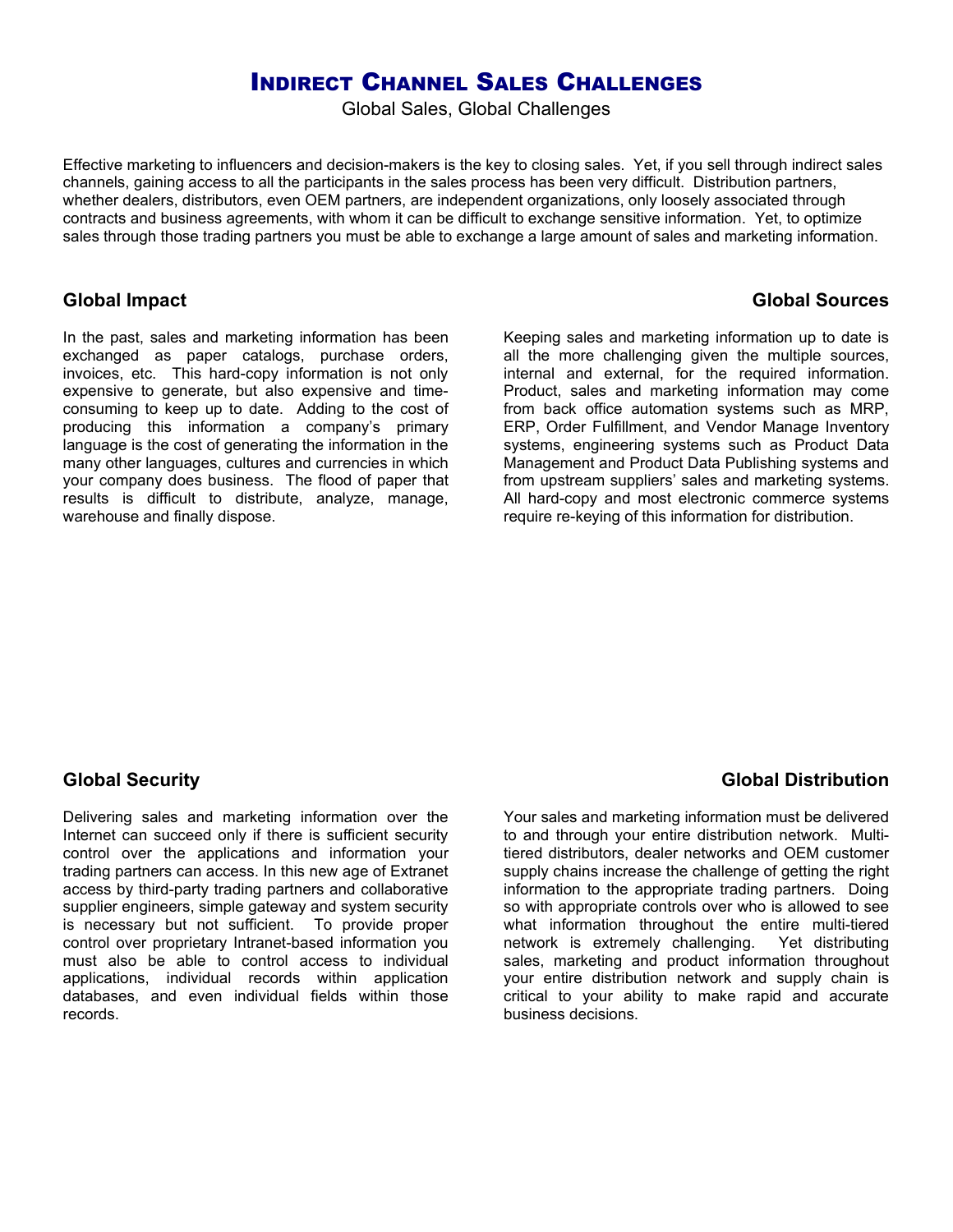The challenges and expense associated with managing sales and marketing information has traditionally limited the amount and value of information exchanged with your distribution partners. The advent of Extranet technologies enables cost-effective, secure delivery of sales and marketing information to Extranet-based trading partners.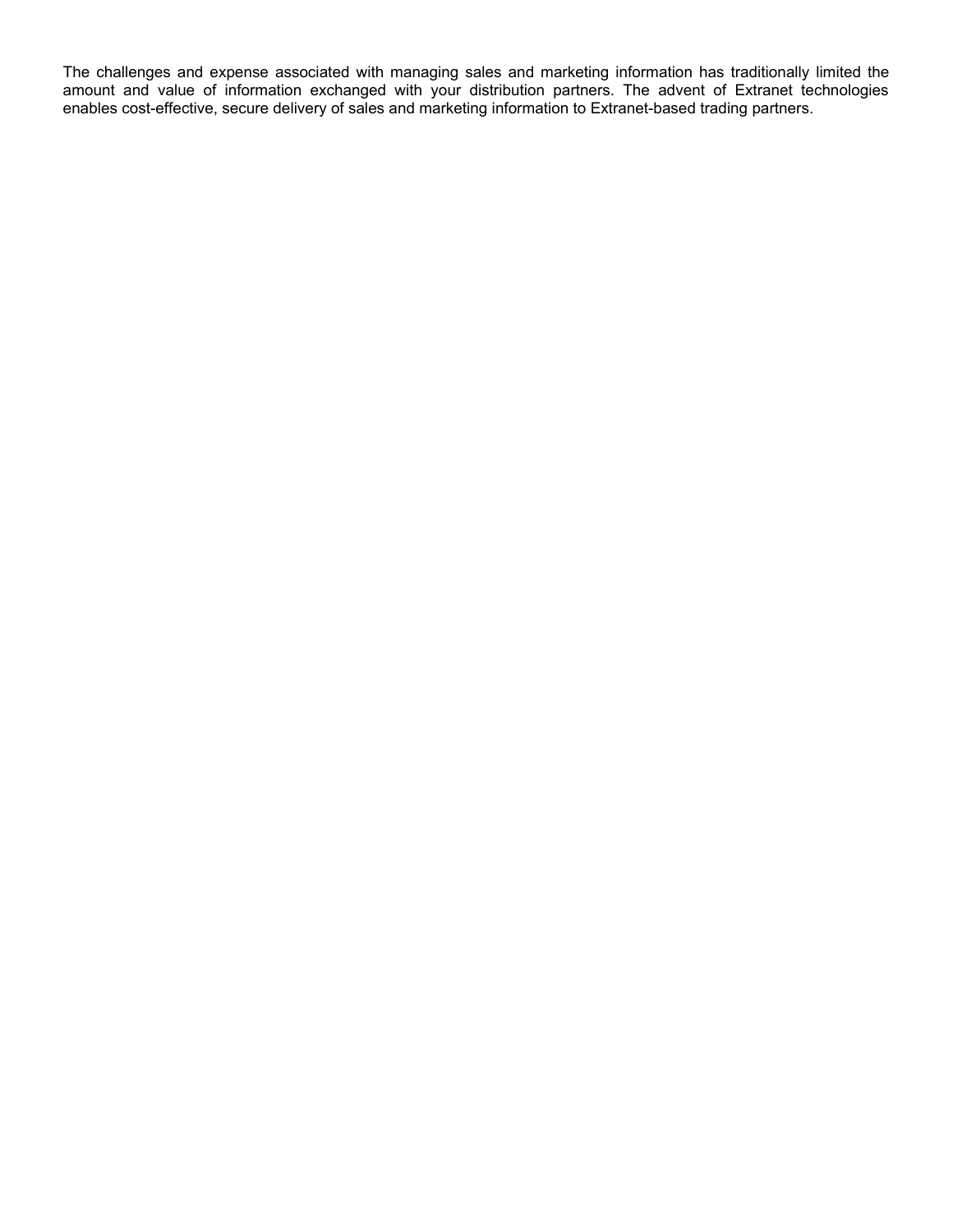# WEBENABLE SALES CHANNEL AUTOMATION SOLUTIONS

Enterprise Relationship Management for your Distribution Network

WebEnable brings the power of sales automation to manufacturers who sell through multi-tiered dealerships, distribution networks and OEM supply chains. The WebEnable Sales Channel Automation System includes applications for product management, marketing campaign management, dealer management, account management, order management, contact management, opportunity management, training management and problem management – all designed to meet the specific needs of indirect channel sales.

WebEnable's Sales Channel Automation System allows marketing managers to make use of a wide range of targeted encyclopedias to share multinational and multilingual product, sales and marketing information based on a single common product or service database. It has the capacity to handle tens of thousands of products, each with sophisticated collateral information, while at the same time tailoring the restricted access of each trading partner within each encyclopedia. Through these encyclopedias you can empower the many internal and external participants in your indirect sales process by supporting their many unique role-specific requirements for managing and analyzing sales, marketing and product information.

impossible.

**Product Managers** produce the often proprietary specifications and collateral for thousands of products for use by multiple channel partner programs. They strain to hear the "voice of the customer" through multi-tier distribution networks - critical in this age of "design to order" sales and collaborative supply chain engineering .

> **Fulfillment Managers** distribute collateral for thousands of products to thousands of distributors across multiple channel partner programs through multiple distribution tiers. In the past, the high cost of printing, warehousing and distributing paper and CD-ROM collateral made one-to-one marketing

**Marketing Managers** struggle to catch the "ear of the customer" through multiple channel tiers, frustrating the delivery of effective cooperative marketing programs.

Your **Channel Managers** manage the distribution of leads, requests for proposal (RFP) and requests for quote (RFQ) down through the multi-tier distribution network. In return, channel managers attempt to collect sales and account information from the channels to improve both product and marketing delivered to the customers.

**Logistics Managers** for your OEM customers deliver the ongoing volume replenishment sales that make the initial sales effort profitable. They must be able to develop purchase plans and forecasts, submit and track replenishment orders, and manage sales contracts, subscriptions, upgrades, warrantees and service plans.

**Account Managers** for your distributors need to collaborate on team selling across the distribution network. In addition they need to be able to manage account information, outstanding orders, sales, leads, RFPs, RFQs and bids. They need to be able to get the latest product information to effectively propose solutions to their customers.

> For **Purchasing Managers** used to negotiating lowest unit-cost. the opportunity to reduce the lifecycle cost of a contract can increase sales *and* improve margins.

**Specifying Engineers** must have access to the latest product technical specifications. Often the most important sale is to the specifying engineer who designs your part into their new product. If the specifying engineer doesn't specify your product you may never get the opportunity for volume replenishment sales. To enable "specifying engineer" procurement, we must enable parts sourcing and collaborative engineering through channel sales systems.

An entire commercial world without borders is at hand, free from the obstacles of oceans, national borders and regulatory disharmony. WebEnable's Sales Channel Automation System enables business to be conducted without regard to differences in time zones, languages and currencies. WebEnable facilitates the evolution of global indirect marketplaces making it easier, quicker and cheaper for a company to do business within and beyond its national borders through its existing multi-tier distribution network.



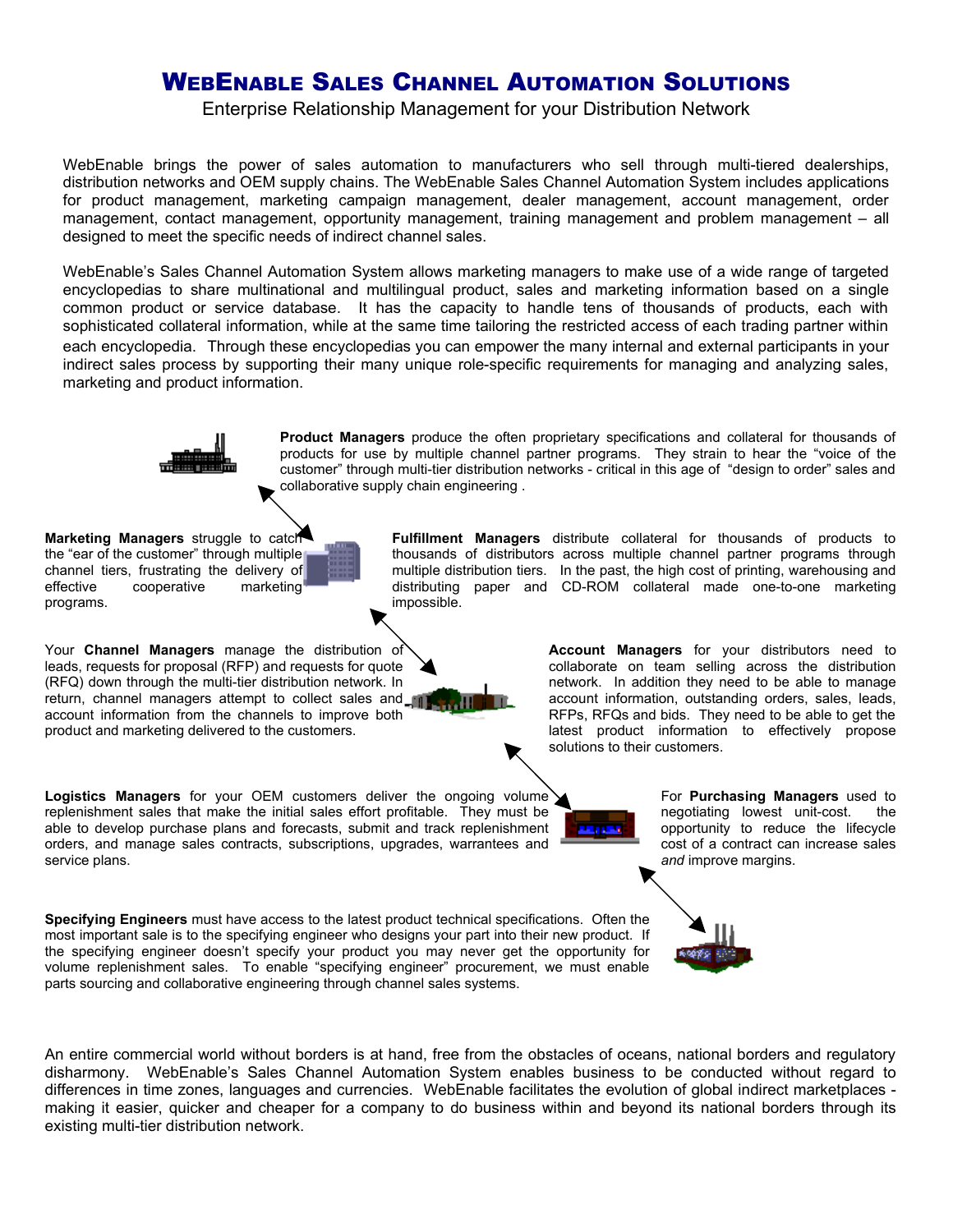# WEBENABLE SALES CHANNEL

The WebEnable Sales Channel Automation System has been developed to meet the needs of international corporations distributing products through Indirect Sales Channels. It supports the ability to share marketing, sales account and trading partner information in multiple languages, to multiple countries with country-specific duties, taxes and currencies.

#### **WebEnable Product Encyclopedia**

WebEnable Sales Channel Automation System Product Encyclopedia allows marketing managers to deliver information on a large number of products with sophisticated collateral information. Multiple concurrent product encyclopedias may be defined for specific industries, partners, seasons, product lines, etc. based on a single common product database.

Marketing managers determine who can see what information in any and all encyclopedias. This allows marketing managers to use the Product Encyclopedia to share proprietary product information with internal users while limiting access by channel partners. These security features ensure that channel partners are able to access information appropriate to their relationship with the supplier (e.g. per partner price plans, discount schedules, exclusive product offerings, etc.).



| <b>CATERPILLAR</b><br><b>PARTITIVE</b><br>Sales<br>Opportunities<br>Accounts<br>Marketing<br>Products<br>Problems<br>Training<br>saith01<br>e a Sales<br>Name<br>PARTIALLY FILLED PARTIALLY BA<br>Status<br>Current Order<br>Method Of Payment<br>Purchase Order Form<br>$\blacksquare$ smith 01<br>2/99<br>Credit Expiration<br>amith02<br>0011 3456 0023 4567<br>Credit Number<br>a smith03<br>CAT05-345-9<br>Order #<br>a smith04<br>12/2/97<br>Date Ordered<br>a smith05<br>12/9/97<br>Date Promised<br>a0dima <b>E</b><br><b>IN</b><br>$\exists$ smith 07<br>Configuration   Totals   Ordered By   Ship To   Bill To   Documents  <br>a smith08<br>Quantity Price Total<br>Description<br>Product#<br>Name<br>a smith09<br>10 10.00 1100000.00<br>12-345a38 Challenger 35 Challenger 35<br>$\exists$ smith 10<br>10 22,00 1200000,00<br>$12 - 345041$<br>Challenger 55<br>Challenger 55<br>a smith11<br>$\mathbb{E}$ | File Edit View Go Favorites Help<br>$\circ$<br>$\Rightarrow$<br>Forward<br><b>Back</b> | m<br>Stop | m<br>Refresh | n<br>Home | Q | ГT-<br>Search Faymber | Ð<br>Pin | Δt<br>Ford | Q∙<br>MAR | 똃 |  | Address Links |  |
|---------------------------------------------------------------------------------------------------------------------------------------------------------------------------------------------------------------------------------------------------------------------------------------------------------------------------------------------------------------------------------------------------------------------------------------------------------------------------------------------------------------------------------------------------------------------------------------------------------------------------------------------------------------------------------------------------------------------------------------------------------------------------------------------------------------------------------------------------------------------------------------------------------------------------|----------------------------------------------------------------------------------------|-----------|--------------|-----------|---|-----------------------|----------|------------|-----------|---|--|---------------|--|
|                                                                                                                                                                                                                                                                                                                                                                                                                                                                                                                                                                                                                                                                                                                                                                                                                                                                                                                           |                                                                                        |           |              |           |   |                       |          |            |           |   |  |               |  |
|                                                                                                                                                                                                                                                                                                                                                                                                                                                                                                                                                                                                                                                                                                                                                                                                                                                                                                                           | Welcome                                                                                |           |              |           |   |                       |          |            |           |   |  |               |  |
|                                                                                                                                                                                                                                                                                                                                                                                                                                                                                                                                                                                                                                                                                                                                                                                                                                                                                                                           |                                                                                        |           |              |           |   |                       |          |            |           |   |  |               |  |

#### **WebEnable Sales Management**

The WebEnable Sales Channel Automation System includes support for generating and managing orders. This dramatically reduces mis-orders and mis-ships. WebEnable Sales Management supports the ability to share purchase order information with sales and marketing partners. Trading partners can track order status and perform sales trend analysis over the Internet with the assurance that partners are only able to access order information specific to their relationship with the supplier. Orders may be distributed to an order administrator as either text SMTP mail messages or EDI transaction sets.

#### **WebEnable Opportunity Management**

The WebEnable Opportunity Management supports distribution, tracking and management of opportunity information between partners in a distribution network. Manufacturers may automatically assign leads generated from cooperative marketing campaigns to specific channel partners and track their distribution and handling down through the distribution network. Both manufacturer marketing and channel sales partners can evaluate the return on investment for leads, RFPs, RFQs and bids based on orders received and revenue generated. Channel sales partners can manage leads, RFPs, RFQs, bids, standing orders, recurring orders, outstanding orders and purchase plans

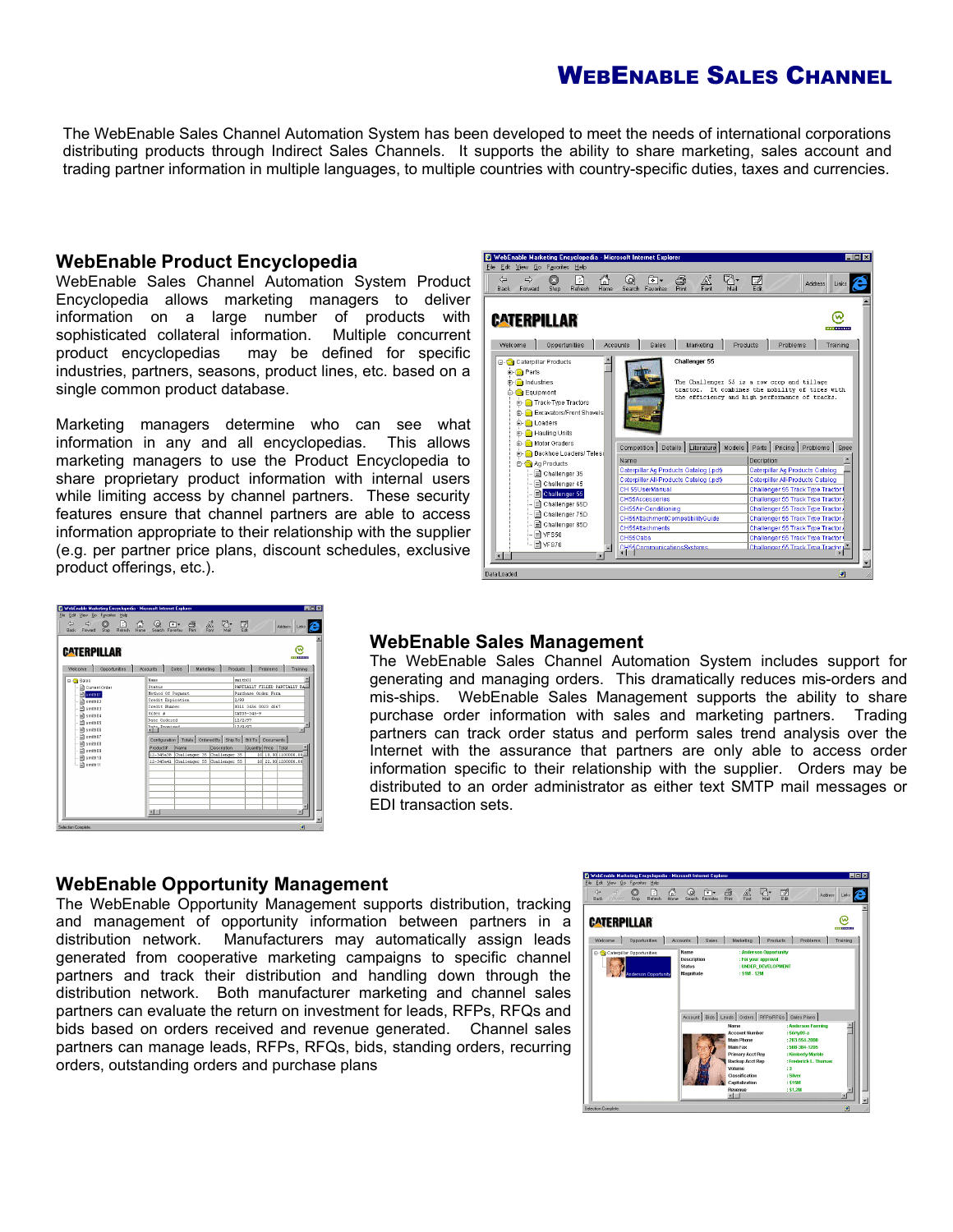# AUTOMATION APPLICATIONS

WebEnable Sales Channel Automation ensures that trading partners are able to access information specific to the products they distribute and their relationship with the supplier.



#### **WebEnable Account Management**

The WebEnable Account Management supports the ability to manage and distribute contact and account information including: corporate information, purchase history, problem history, RFP/RFQ history, bid history, order history, purchase plans, standing/recurring orders, marketing history, inquiry history, suggestion/requirements history, training history, billing information, contact management and calendar management.

### **WebEnable Marketing Management**

The WebEnable Marketing Management supports distribution and management of cooperative marketing campaign and program information between partners in a distribution network. Manufacturers may automatically assign leads generated from cooperative marketing campaigns to channel partners that participated in their funding. Both manufacturer and channel sales partners can evaluate the return on investment for marketing campaigns and programs based on leads, orders and revenue generated.





### **WebEnable Training Management**

The WebEnable Training Management supports the ability to distribute product, process and policy training material. Training management allows channel managers to organize course information including content, texts, assignments, tests and reference material. Training courses may be associated with specific products, problems, maintenance procedures, sales processes and corporate policies.

### **WebEnable Problem Management**

The WebEnable Problem Management supports distribution an **CATERPILLAR** management of customer and product problem information betwee partners in a distribution network. Problems may be associated with related problems, training, maintenance procedures and technic specifications. Product managers can track problem history acros all affected products and service history associated with individu problem reports.

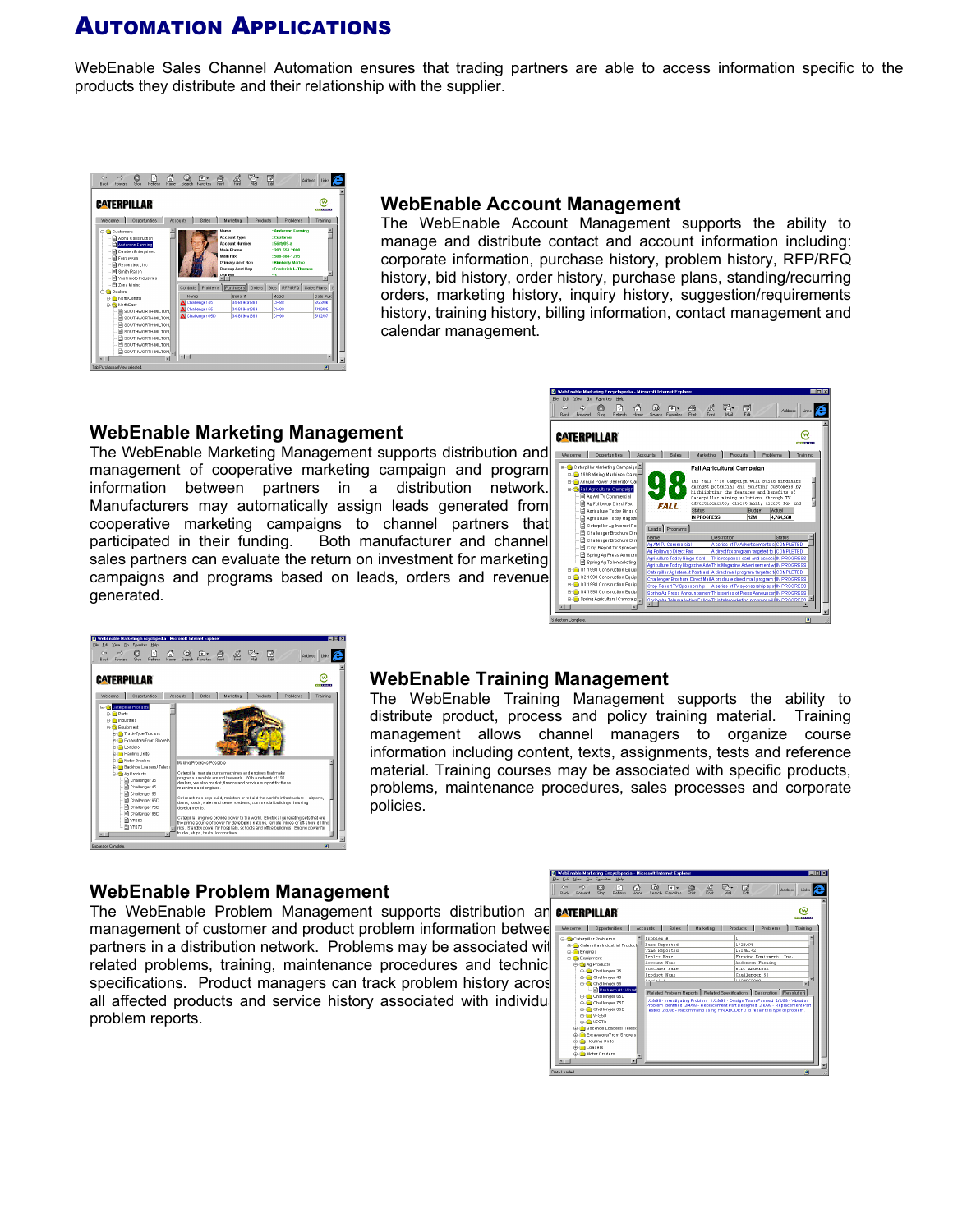## WEBENABLE SALES CHANNEL AUTOMATION BENEFITS

Power of Sales Automation for Multi-tier Distribution Networks

WebEnable's products allow the manufacturing companies to realize the tremendous efficiencies of electronic commerce - optimizing the indirect sales channels peopled by OEM customers, dealers, distributors, wholesalers, value-added resellers and systems integrators. WebEnable's unique Extranet applications permit manufacturers to manage the sales process across their entire indirect distribution network. The WebEnable Sales Channel Automation System increases manufacturers' revenue and profitability through:

> **Improved Targeting.** WebEnable's Sales Channel Automation System allows marketing managers to make use of a wide range of targeted sales encyclopedias to share multinational and multilingual product, sales and marketing information based on a single common product or service database. By ensuring that only information appropriate for an industry, company or individual is visible and accessible, you can safely share information specific to your relationships with distributors and suppliers.

> **Improved Effectiveness**. By personalizing product information to individual customers, dealers and trading partners, the Sales Channel Automation System enables true one-to-one marketing. A company can easily construct gradations of access to different constituents, ranging from solely public data for a prospect, to the discount schedule for a specific trading partner, to the most sensitive proprietary information for its own executives.

> > **Improved Efficiency**. WebEnable provides a complete, real-time system to manage, track and evaluate the performance of the whole distribution network. Information flow is complete between manufacturers, dealers, partners and everyone else in the channel. For the first time, manufacturers can see at a glance the status of each prospect in the sales process, the performance of each incentive program and the volume of each trading partner.

**Increased Security**. WebEnable's Sales Channel Automation System allows trading partners controlled secure access to otherwise proprietary information. WebEnable enables corporations to tailor the information access permitted each of its trading partners while maintaining security over all of its proprietary data.

**Improved Timeliness**. When sales and marketing information is disseminated using traditional methods it is often obsolete by the time it is received. WebEnable products ensure that up-to-the-minute information is accessible throughout the entire distribution network.

**Lower Cost**. The overall expense of printing and distributing paper-based catalogs are extraordinary. Even CD-ROMs are costly to publish and distribute. WebEnable's products decrease these expenses dramatically.

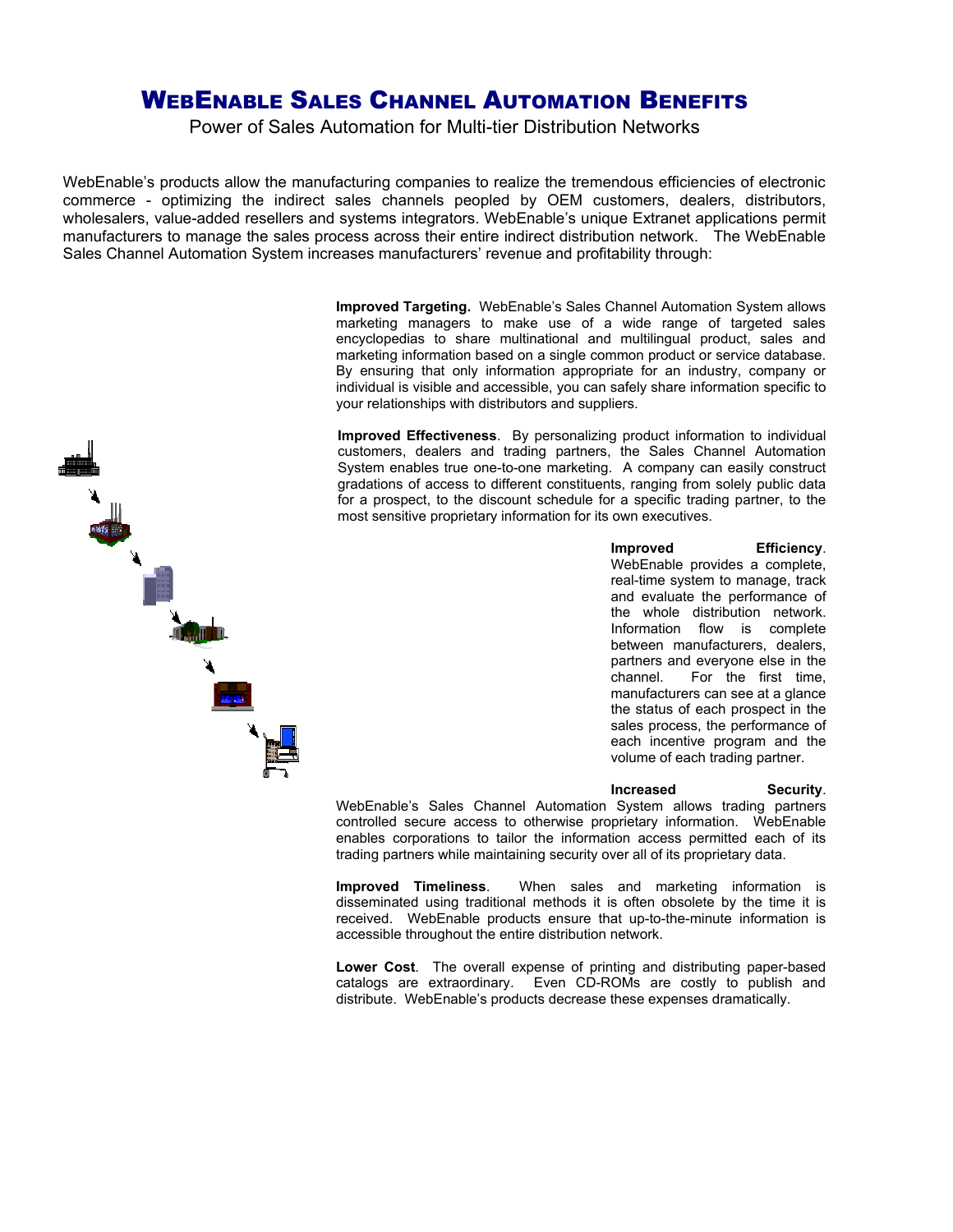## **WEBENABLE TESTIMONIALS**

"The industry need for WebEnable's Sales Channel Automation products and your knowledge of the industry's need are clearly articulated in the architecture. WebEnable's attention to these requirements and competence in delivering a solution has resulted in an exceptional channel automation product."

John Sheridan, COO and Executive Director, InfoTest/National Center for Manufacturing Sciences

"We needed a far more sophisticated approach for managing customer and dealer information. Your product was selected to fill this role early on because it met our initial requirements. As the project evolved and our requirements were finalized, WebEnable rose to the occasion and worked to adapt your product to meet the needs of the project."

Dr. William Estrem, D.H. Brown Associates, EPR Project Manager

"I have become more convinced as time rolls on that the Internet and all of its variations will be the way to go. As you know, the electronic distribution and OEM business has all the elements needed to be a perfect candidate for WebEnable. The need is currently being reviewed at all levels of the industry."

Don Lupfer, Electronic Components Distribution Consultant

"Attempting to implement a global market-based information strategy via client-server, was too expensive and would have taken over 12 months. A web-based strategy could be implemented in 3 months at dramatically lower cost…. *anybody* can use a browser."

VP Sales and Marketing, Major Electrical Component Manufacturer

"Every time we turned the EPR server on, WebEnable worked. I sure can't say that about all the project components, including some from large, well established companies. But WebEnable worked 100% and we are really impressed."

Technical Evaluators, Major Heavy Equipment Manufacturer